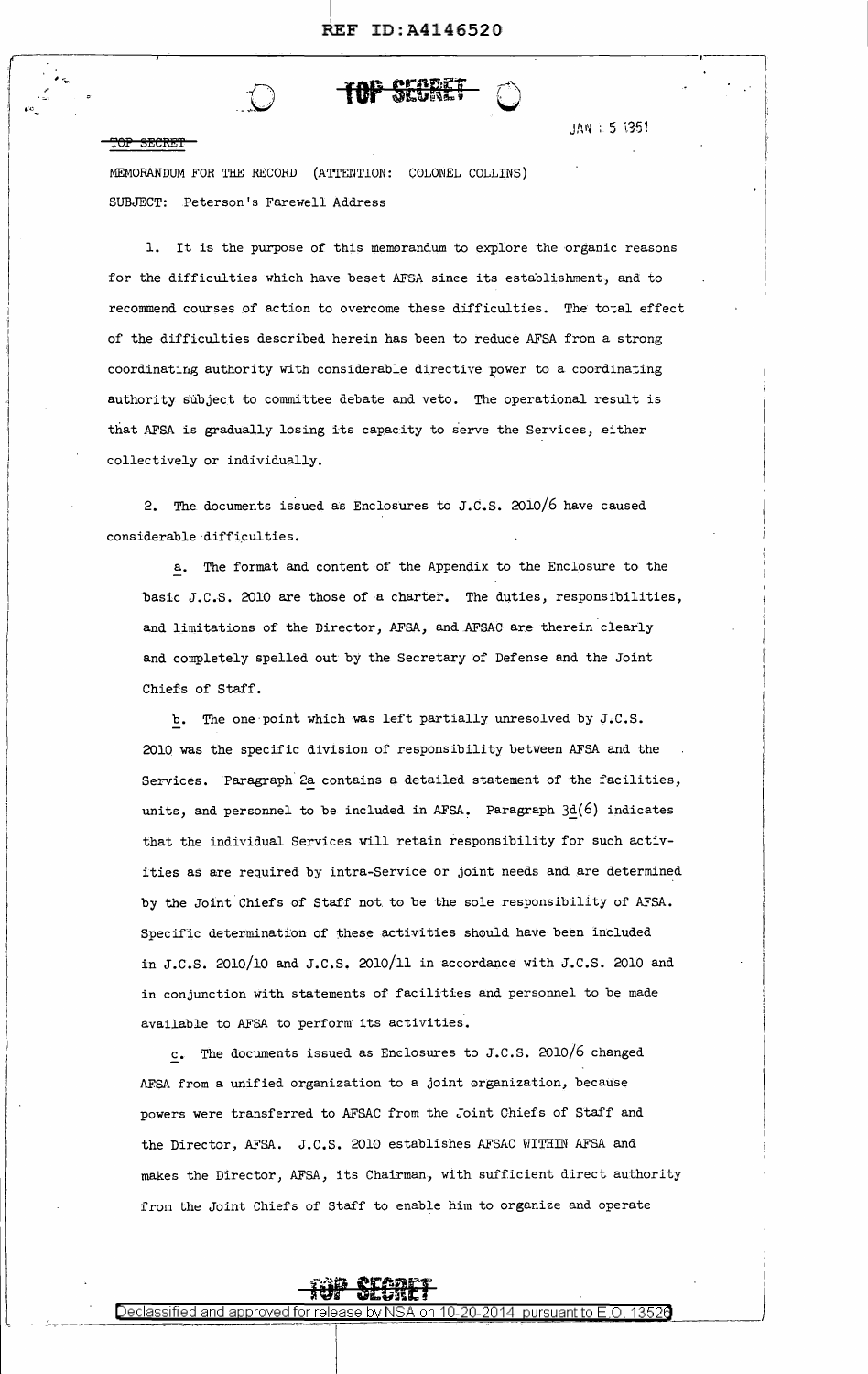JAR 1 5

71



||<br>||<br>|

'I I·  $\parallel$ I

I:

11

II  $\int$ I, I I I

AFSA for the benefit of the Armed Forces. J.C.S. 2010/6 interposes AFSAC BETWEEN the Joint Chiefs of Staff and the Director, AFSA, who is reduced to being the Executive Agent of AFSAC. Specific manipulations by which this mutation was effected are shown in.Enclosure "A" herewith.

J. Certain provisions of the "Policy on Budgetary and Procurement Responsibilities for Cryptologic Activities" are causing unnecessary difficulties in developing balanced programs and plans, particularly in communication security activities. The division of responsibility makes the Services responsible for budgeting for crypto-equipments and AFSA responsible for budgeting for crypto-material to be used therewith; as long as this situation maintains, fiscal authorities completely outside the cryptologic field in any Service can disrupt the balance of cryptographic programming and produce serious inequities. Individual Service requirements assume greater importance than unified Service requirements. The inability of AFSA to influence and coordinate quantitative requirements weakens its ability to determine qualitative requirements. The inability of AFSA to influence quantities may also lead to the charge by a Service that AFSA is unable to meet the Service's requirements, and that the Service can therefore establish a COMSEC agency of its own, as the Air Force has already suggested. AFSA has been unable to take a position of control over the manner in which Service requirements can be met. The diffusion of procurement outside AFSA leads to delay, ineffectiveness, and insecurity. In this connection, the absence of centralized procurement authority in AFSA is militating against the possibility of AFSA's securing the industrial space and critical materials needed for mobilization.

4. Although the division of responsibility between AFSA and the Director, Communications-Electronics., has been clearly defined, the division has not worked out clearly in implementation. There is a serious threat to AFSA, for example, in the, insistence of JCEC upon a dominant position with respect to. military characteristics in communication security equipment. The responsibilities of JCEC in this field are extremely limited, but the action which they propose will remove from the Director, AFSA, the authority to establish



2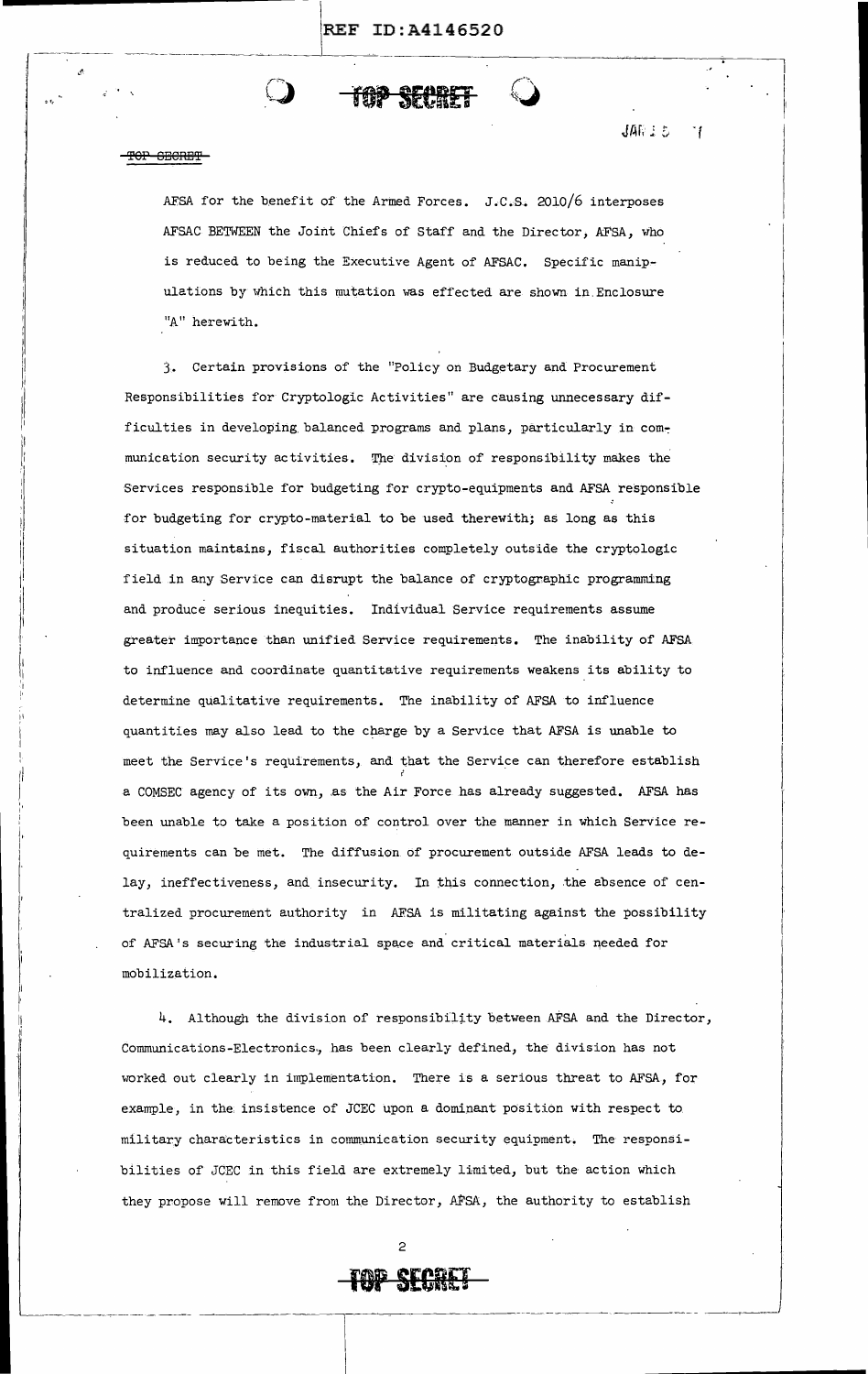#### SECRET mr

 $\overline{\phantom{a}}$ 

the plans and policies with which he is charged, will destroy the effectiveness of the AFSA Technical Committee, and may lead to the adoption of unworkable and insecure military characteristics through the action of communicators unfamiliar with security requirements. Considerable delay in coordinating reports through the Director, Communications-Electronics has also hampered action by AFSA.

JF.

5. A separate paper, attached as Enclosure "B" has been prepared exploring the possibility of creating a unified cryptologic command. Such a step, substituting an Executive Agent for AFSAC, would remedy many of the difficulties pointed out in the preceding paragraphs, as the attached study shows.

6. It is realized that many of these difficulties stem basically from traditional and real variations in procedures and requirements among the three Services. It is not the purpose of this memorandum to go beyond the immediate cryptologic area in documenting the difficulties which have beset AFSA. However, it is impossible to exclude a comment regarding a basic weakness of the National cryptologic structure in the absence of firm policy determination at the highest levels. It is believed that many of the impediments resulting from this situation can be remedied by having a single Department of Defense representative on USCIB, rather than representatives of the individual military Services as at present. USCIB should be reconstituted so as to include a representative from the Department of Defense and the Department of State (with the Director, Central Intelligence as Chairman) acting in an executive capacity to the National Security Council to the extent specific authority is delegated with respect to cryptologic matters. NSCID #9 should be revised to delete the prohibition against the application of other National Security Council Intelligence Directives to cryptologic matters.

7. In view of the preceding comments, the following action appears to be necessary:

a. Secure cancellation of J.C.S. 2010/6 and promulgation of a directive to the effect that AFSA and AfSAC will function as prescribed in J.C.S. 2010.

b. Secure revision of the "Policy on Budgetary and Procurement Responsibilities."



i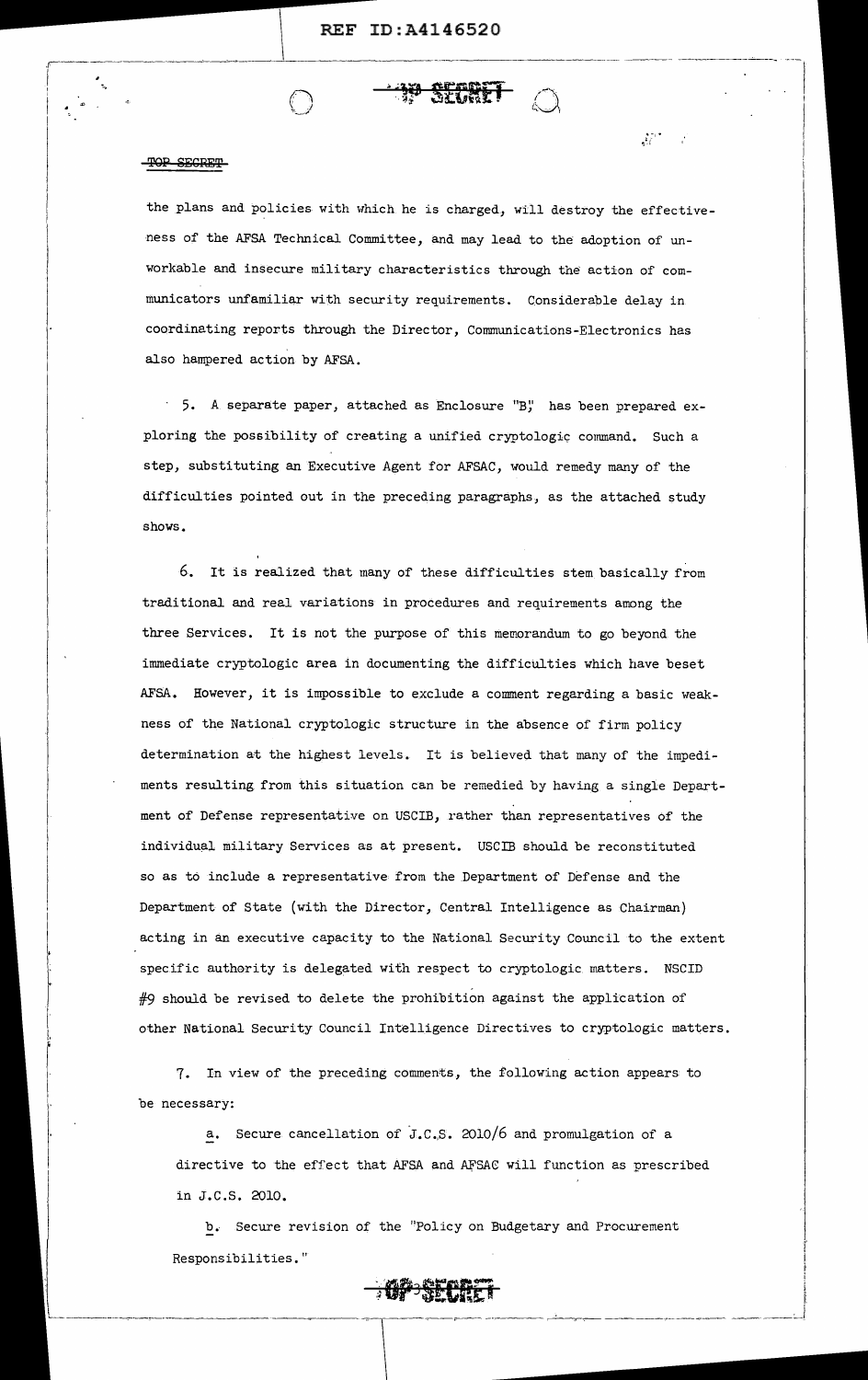

## TOP GEGRET

 $\mathcal{F}=\mathcal{F}$ 

¢,

Eliminate JCEC domination over COMSEC matters.  $\subseteq$ .

Secure the establishment of a unified cryptologic command.  $\overline{d}$ .

e. Reconstitute USCIB with single Department of Defense

representation, with Department of State representation, and with the Director, Central Intelligence as Chairman.

derson

 $\mathcal{A}^{(n-1)}$ 

A. C. PETERSON Colonel, Artillery Chief, AFSA-12

Enclosures -  $2$ "A" - Sources of Power of AFSAC  $"B"$  - Applicability of Unified

Command Plan to Cryptologic Activities

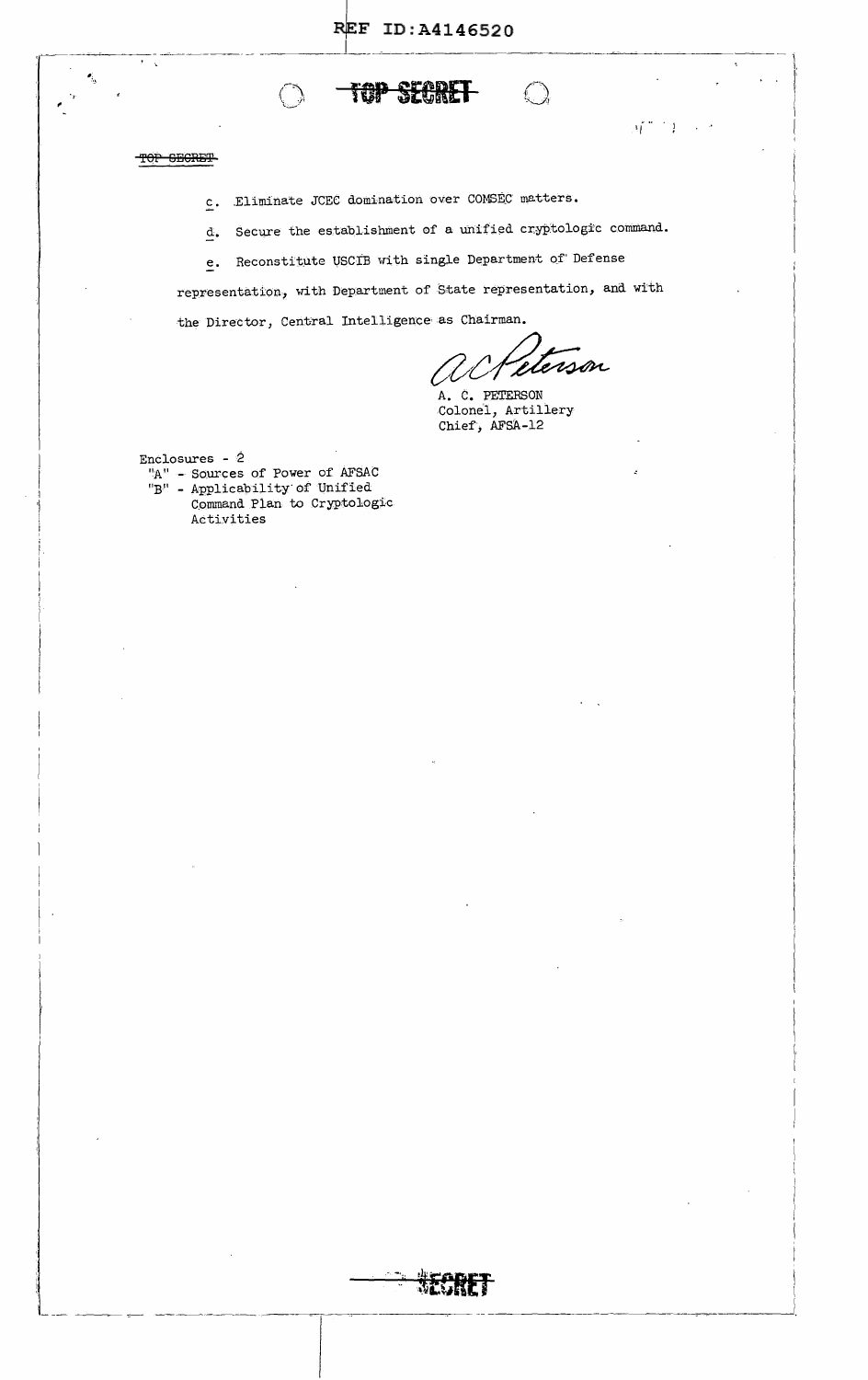REF ID: A4146520

#### SOURCES OF POWER OF AFSAC

#### $J.C.S. 2010/6$

#### ENCLOSURE "A"

1. Paragraph 1 designates AFSAC as the Agency of the Joint Chiefs of Staff charged with insuring the most effective operation of AFSA.

2. Paragraph 4 puts AFSAC under authority of Joint Chief's of Staff.

3. Paragraphs 4a and 4c charges AFSAC with DETERMINING policies. operating plans, etc., for AFSA (referring them to Joint Chiefs of Staff only "when required").

4. Paragraph 4b charges AFSAC with coordinating and reviewing Service-operated COMINT facilities not operated by AFSA.

5. Paragraph 4f provides that AFSAC should forward to the Director (its Chairman) its decisions, for implementation.

 $\bigcirc$ 

#### **ENCLOSURE "B"**

6. Paragraph 3a directs DIRAFSA to implement, without reference to the Joint Chiefs, unanimous recommendations of AFSAC which are determined by AFSAC not to involve major changes of policy and which can be accomplished within the limitations of authorized facilities, personnel and fiscal and logistic support.

7. Paragraph 3d directs DIRAFSA to distribute his COMINT product in accordance with policies determined by AFSAC.

J.C.S. 2010

1. Paragraph 3 establishes AFSAC within AFSA, not as agency of the Joint Chiefs of Staff, gives AFSAC power to recommend only. Paragraph 4 makes DIRAFSA responsible to Joint Chiefs of Staff for operations.

2. Paragraph 3 puts AFSAC within AFSA.

3. Paragraphs 3b(1) and 3b(2) charge AFSAC with RECOMMENDING policies, operating plans, etc., for COMINT and COMSEC. Paragraph 3c charges DIRAFSA with FORMULATING such plans for the Armed Forces (not just for AFSA).

4. Paragraph 3d(6) directs the Services to keep DIRAFSA informed of their cryptologic activities. Paragraph 3c charges him with formulating cryptologic plans for the Armed Forces (not just for AFSA).

5. Paragraph 3c mentions only the Joint Chiefs of Staff in the sentence dealing with approval of plans, etc. formulated and implemented by DIRAFSA.

6. Nowhere does it indicate that DIRAFSA has to implement anything at the behest of AFSAC; these are matters on which he can act upon his own authority.

Not mentioned; an added power for AFSAC.

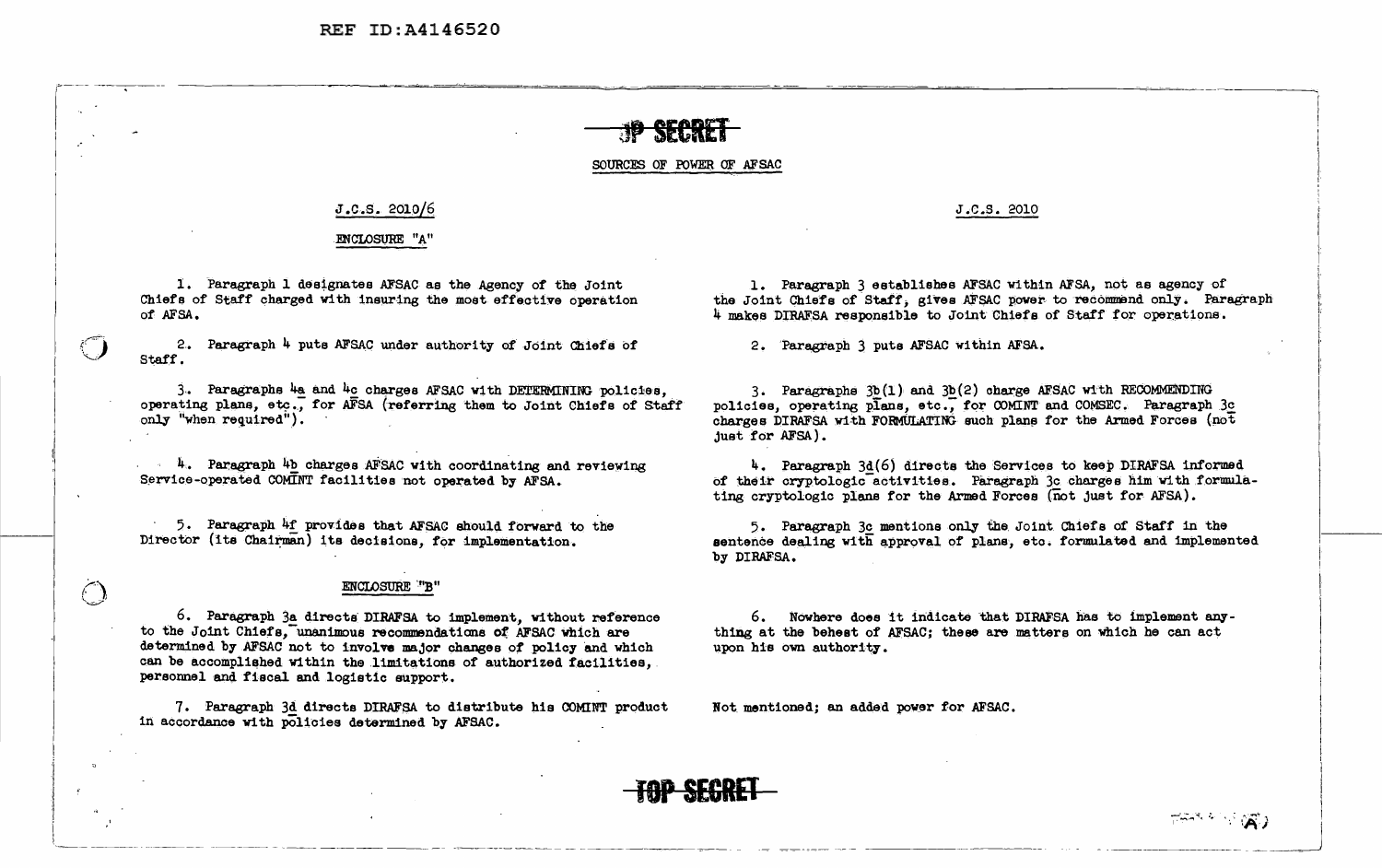REF ID:A4146520

8. Paragraph 4a requires DIRAFSA to submit operating plans. etc. to AFSAC who may or may not forward them to the Joint Chiefs of Staff (See item 6 above).

9. Paragraph 4a limits DIRAFSA's formulation and implementation of operating plans, etc. to those for AFSA.

10. Paragraph 5a(6) gives AFSAC the authority to approve additional cryptologic activities to be done by the Services; no indication is given as to whether this is an exception to the paragraph cited in item 6 above.

 $\bigcirc$ 

€ ₩

11. Paragraph 5b says Service cryptologic activities are subject to continuing review by AFSAC.

12. Paragraph 11 requires DIRAFSA to submit a quarterly report to AFSAC

8. See item 6 above.

9. Paragraph 3c charges DIRAFSA with formulating and implementing such plans, etc. for the Armed Forces.

10. Paragraph 3d(7) says that Services will not undertake or continue any cryptologic activities beyond the categories listed, and these only when they are determined BY THE JOINT CHIEFS OF STAFF not to be the sole responsibility of AFSA.

11. See item 10 above.

12. No such provision.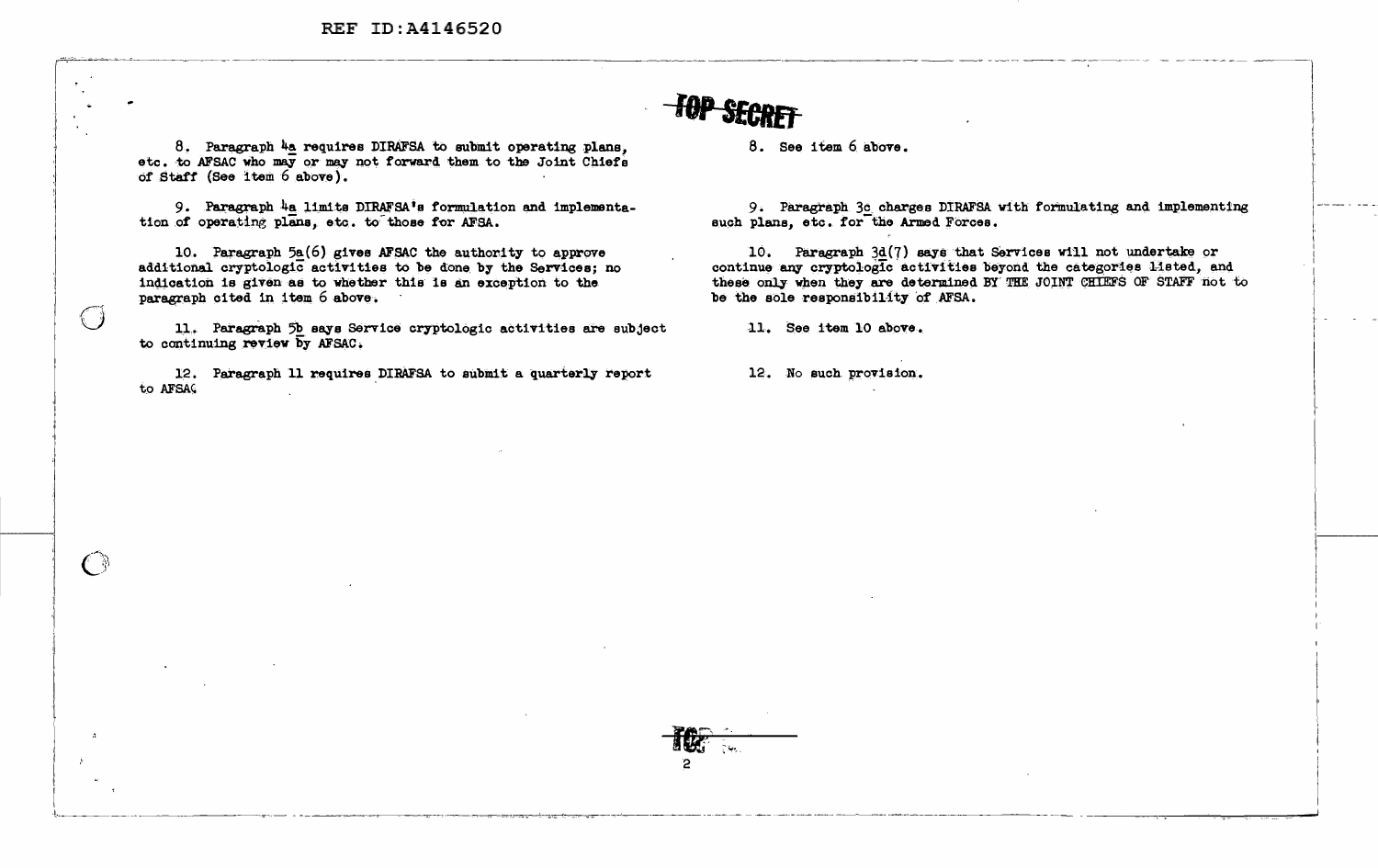TOP BECRET

### REPORT BY THE CHIEF, AFSA-12

REF

to the

### DEPUTY DIRECTOR, ARMED FORCES SECURITY AGENCY (AFSA-OOB)

<u>ID:A41</u>46520

on the

#### APPLICABILITY OF THE UNIFIED COMMAND PLAN TO CRIPTOLOGIC ACTIVITIES

J.C**.8. 1259/21 References:**  $\bullet$ J.C.S. 1478/23<br>J.C.S. 1885/6 b.  $c<sub>o</sub>$ J.C.S. 2010 Series a.

#### THE PROBLEM

1. To review the Unified Command Plan (J.C.S. 1259/27) for the purpose of determining its applicability to the cryptologic activities of the Department of Defense.

### PACTS BRARING ON THE PROBLEM AND DISCUSSION

2. For Facts Bearing on the Problem and Discussion, see Enclosure.

#### **CONCLUBIONS**

3. It is concluded that:

a. The Unified Command Plan is in many respects applicable to the cryptologic activities of the Department of Defense.

b. There are certain differences between the two concepts, notably:

(1) The lack of an Executive Agent for AFSA.

(2) The presence of a large unified operational force in AFSA Headquarters.

(3) APSA's lack of authority to coordinate the logistic and administrative support of its assigned intercept facilities, which may be considered as the "component forces" of APSA.

(4) The difficulty with which the Director, AFSA, exercises operational direction of his "component forces."

c. The following steps would be necessary to create a unified cryptologic command in accordance with the concepts of the Unified Command Plan:

**Alt** 

(1) The naming of an Executive Agent.

 $\mathcal{B}$ 

 $\mathbb{Z} \times \mathbb{R}^{k+1}$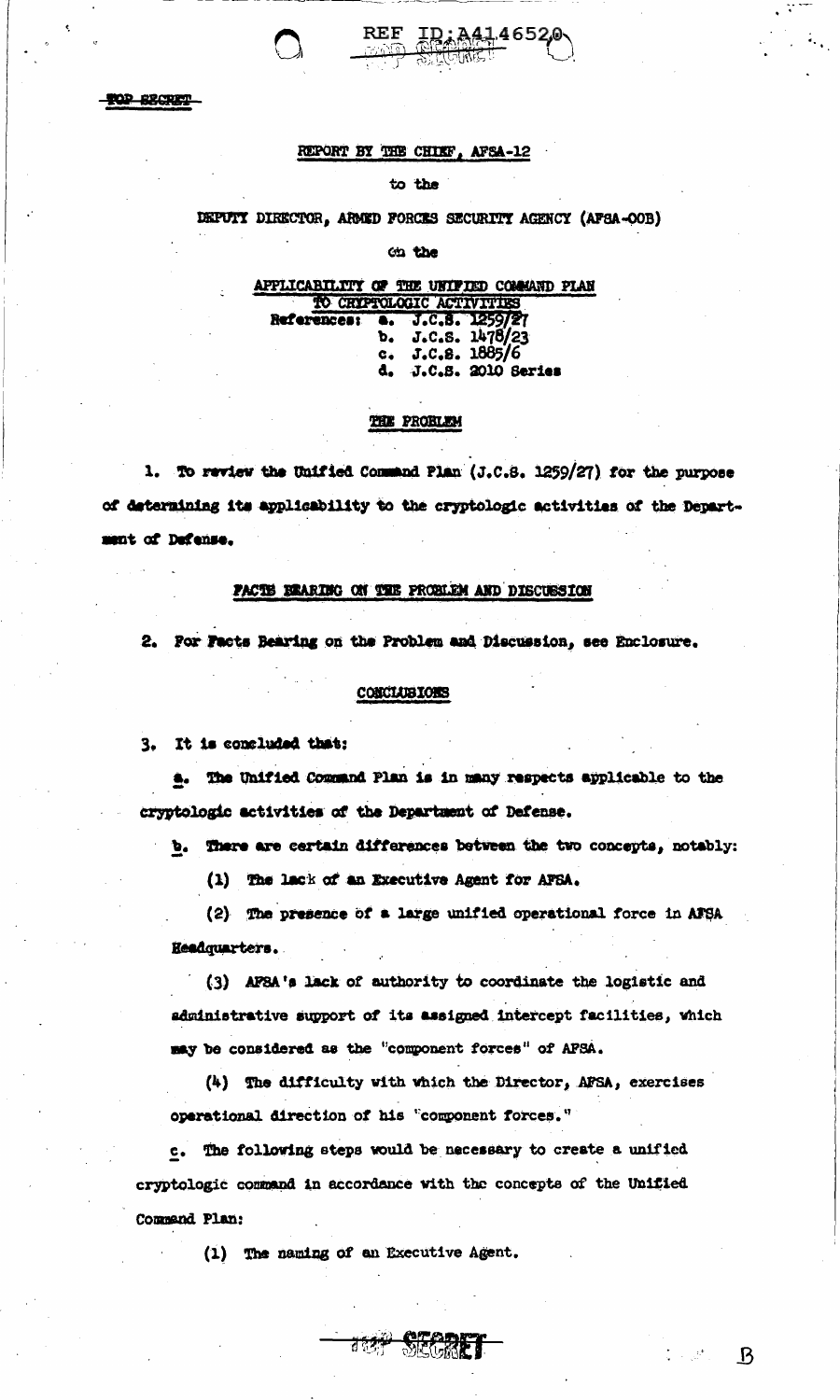(2) The assignment to the unified cryptologic commander, as "component forces," the present unified AFSA and the entire cryptologic organizations of the Army, Havy and Air Force. Such units as were required to perform the cryptologic mission of the Services would be allocated, by the unified cryptologic commander, to the appropriate Service commanders.

REF ID: A4146520

FOP SECRET

d. The present status of unification of intelligence activities is such as to render very difficult the establishment of a unified cryptologic command in the immediate future.

### RECOMMENDATIONS

4. It is recommended that APSA-12 be directed to:

Draft a detailed plan for a unified cryptologic command,  $B_{\bullet}$ 

Coordinate the plan with operational and fiscal elements of  $\mathbf{b}$ .

AFSA.

TOP SECRET

Present the completed plan to the Director, AFSA, for further  $\frac{1}{2}$   $\frac{1}{2}$ action.

 $\overline{2}$ 

**DAMADI)**<br>JELJUVEKO

いりに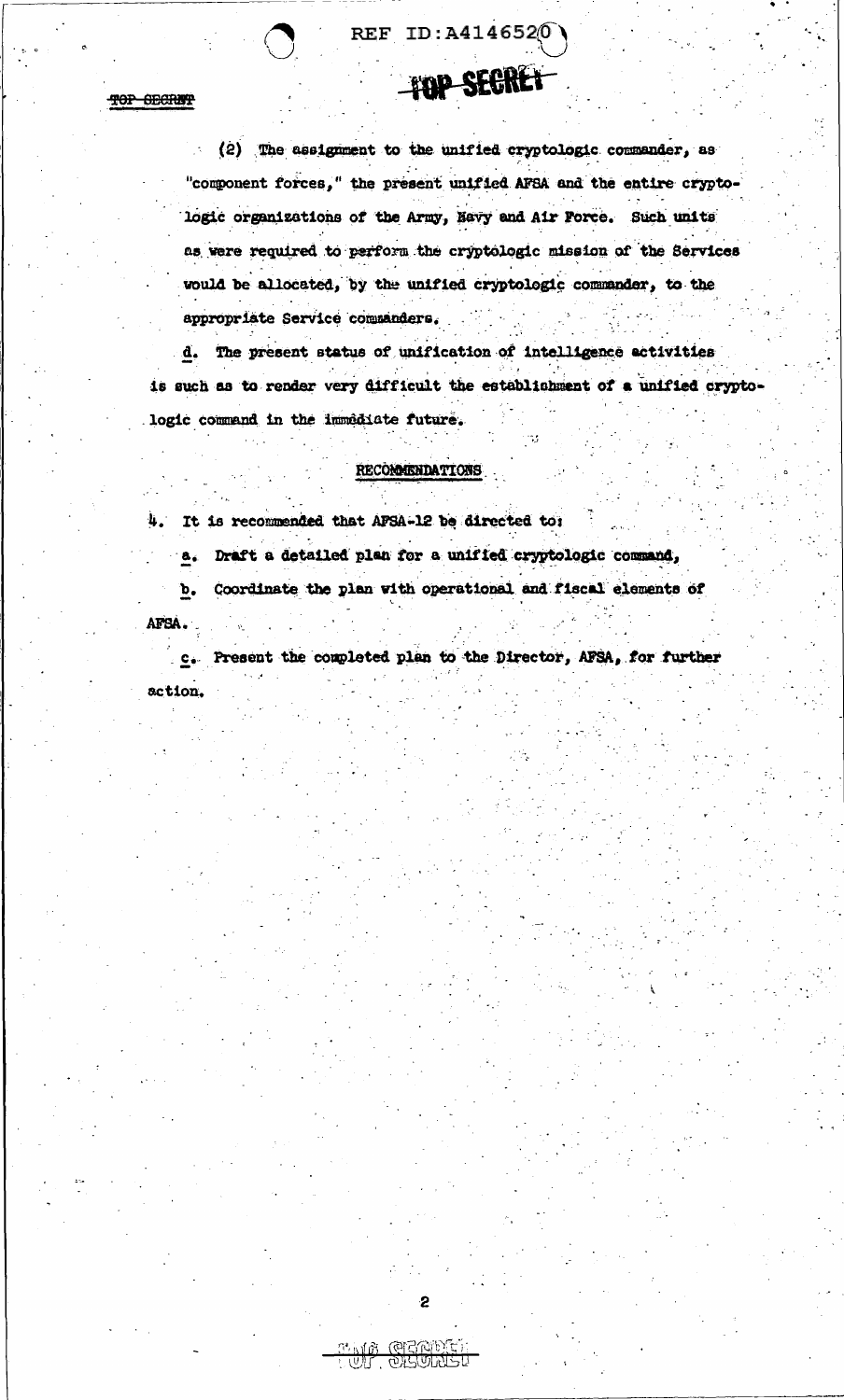TOP SECRET

### ENCLOSURE

### PACTS BEARING ON THE PROBLEM AND DISCUSSION

<del>mp Sfaret</del>

**REF ID:A4146520** 

1. Appendix "A" contains a tabular presentation of the applicability of the Unified Command Plan to the cryptologic activities of the Department of Defense. The left-hand column contains pertinent quotations from the Unified Command Plan (J.C.S. 1259/27) outlining the duties and responsibilities of a unified commander; the right-hand column shows the division of these duties and responsibilities between AFSA and the Services, as outlined in the J.C.S. 2010 Series and as actually practiced.

2. AFSA is essentially a unified ORGARIZATION, not a unified COMMAND; however, the relationship of AFSA to the Joint Chiefs of Staff is comparable to that of a unified command. One of the principal differences is that a unified command has an Executive Agent, whereas AFSA has the Armed Forces Security Agency Council (AFBAC). (It should be noted that J.C.S. 2010/6, not J.C.S. 2010, interposes AFSAC between AFSA and the Joint Chiefs of Staff.) Nomination of an Executive Agent for AFSA would presumably be a formality easily accomplished. Appendix "B" quotes the Joint Chiefs of Staff "Definition of the Term and Delineation of Responsibilities of an 'Executive Agent of the Joint Chiefs of Staff<sup>in</sup> (J.C.S. 1885/6), and suggests the effects of nomination of an Executive Agent for AFSA.

3. Although the Unified Command Plan was conceived to provide for the command of U.S. forces outside the United States, it has been adapted to the Strategic Air Command, which operates both in the United States and overseas, and it might well therefore be adapted to cryptolugic activities.

4. The forces assigned to a unified command normally consist of components of two or more Services, each commanded directly by an officer of that Service. The comparable forces at AFSA's disposal are the worldwide fixed intercept facilities over which AFSA has operational direction. Exercise of this operational direction has proved difficult because of the demands of Service commanders (chiefs of the cryptologic organizations) not themselves under AFSA control that they have a hand in exercising such direction. This

**OF ALL** 

**ENCLOSURE**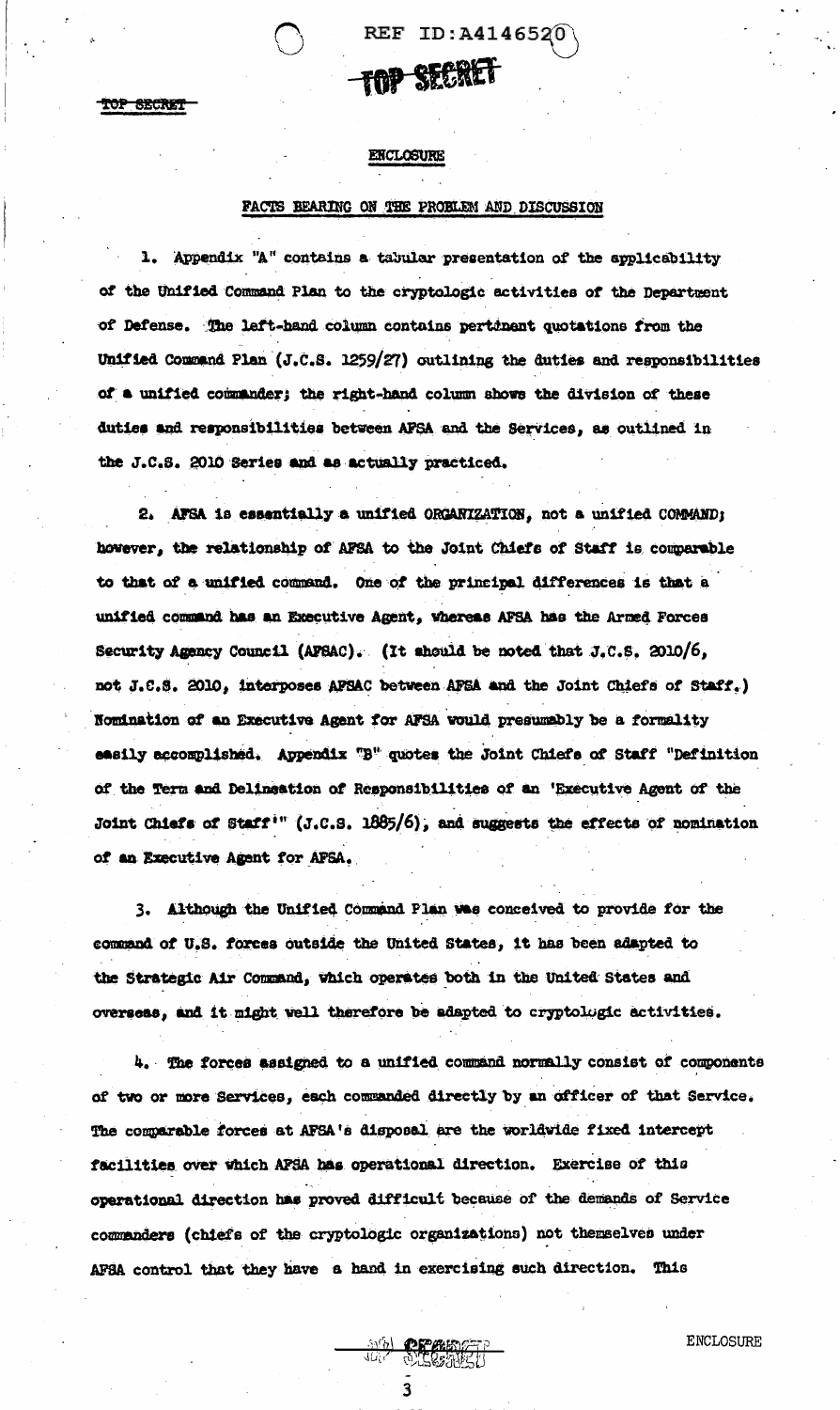**POP SECRET** 

anoralous situation would be corrected if AFSA were made a unified command whose component forces were the Army Security Agency (ASA), the Havy Security Group (NSG), and the Air Force Security Service (APSS), thus making it possible to exercise unified command over all intercept facilities through an officer of the appropriate Service. This would be in consonance with paragraph 2 of J.C.S. 2010, which directs that the Headquarters, Army Security Agency, the Communications Supplementary Activity, Washington, and the comparable Air Force organization go into the initial composition of AFSA.

RESP STORA 46520

5. By the terms of J.C.S. 2010, certain cryptologic functions have been left under operational control of the Services. If the entire Service cryptologic headquarters and organizations were made "component forces" of a unified command, the forces to perform those functions would obviously be included therein. The unified commander would allocate specified units and facilities to the operational control of overseas Service or unified commanders for the performance of those functions reserved to the Services.

6. Each unified commander has a joint staff with appropriate members from the various components of the Services under his command in key positions of responsibility. The Director, AFEA, has such a staff, but in addition, he has a sizeable operating force similarly constituted. If AFSA became a unified command, this operating force would have to continue as at present if the full benefits of unification are to be realized. For organizational purposes, this operating force might be described as a portion of his joint staff, or as a number of subordinate unified commanders, in accordance with a provision of J.C.S. 1478/23 (Punctions of the Armed Forces and the Joint Chiefs of Staff), paragraph B 6 of Section III to the Annex, which states that the Joint Chiefs of Staff are "to establish unified commands in strategic areas when such unified commands are in the interest of national security, and to authorize commanders thereof to establish such subordinate unified commands as may be necessary. "

7. In addition to his operational and strategic responsibilities, a unified commander has certain logistical and administrative responsibilities, including:

a. Preparing and submitting budget requests for his unified headquarters.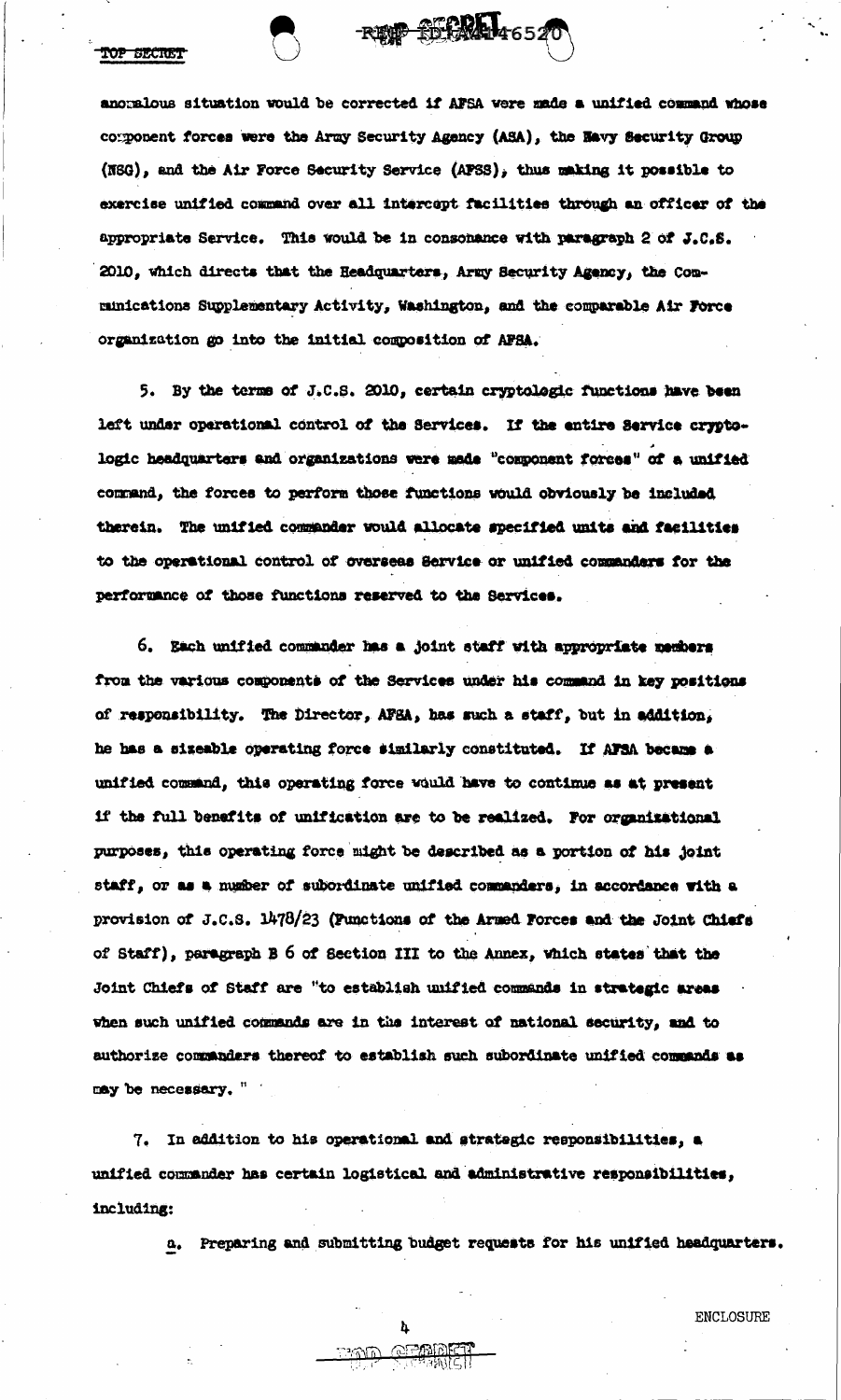#### TOP SECRET

b. Through the separate commanders of his component forces, coordinating the logistic and administrative support of the component forces of the unified command.

REF 1D: A4146520

c. Exercising only broad policy direction of operating details of any Service logistic support system, such support always to be provided by the appropriate Service.

d. Making recommendations for joint use of facilities, special procedures of supply, etc.

e. Reviewing requirements, and recommending priorities and programs for the component forces which will insure maximum economy of funds, supplies, facilities, and personnel and which will provide a maximum balanced program in furtherance of his joint mission, including:

(1) Comments on long-range planning for construction.

(2) Comments and recommendations on the priority and suitability of construction projects.

(3) Comments on cost estimates and budget requests.

(4) Comments on departmental allocation of funds (funding programs) following legislative action on the departmental budget requests.

(5) Comments on the adequacy or inadequacy of forces, facilities and stock levels.

(6) With Service concurrence, joint use of facilities in his command.

f. Forwarding the comments mentioned above, together with the comments of the component commenders concerned in case of non-concurrence, through his Executive Agent to the Services for their concurrence or reference to the Nunitions Board. (In case of disagreement among the Services, all comments and recommendations are forwarded to the Joint Chiefs of Staff for resolution, )

8. J.C.S. 2010 does not deny the Director, AFSA, the authority to perform these functions. However, the dominant position of AFSAC and the stringent provisions of the Policy on Budgetary and Procurement Responsibilities (AFSAC 55/8) have made it very difficult for him to exercise any review or coordination of the overall cryptologic budget. No cryptologic planning can be put on a sound basis until the Director, AFSA, has the authority described in paragraph 7, nor can any assurance be given that the cryptologic activities of the Department of Defense are being carried out in the most effective manner.

TOO OKABER

ENCLOSURE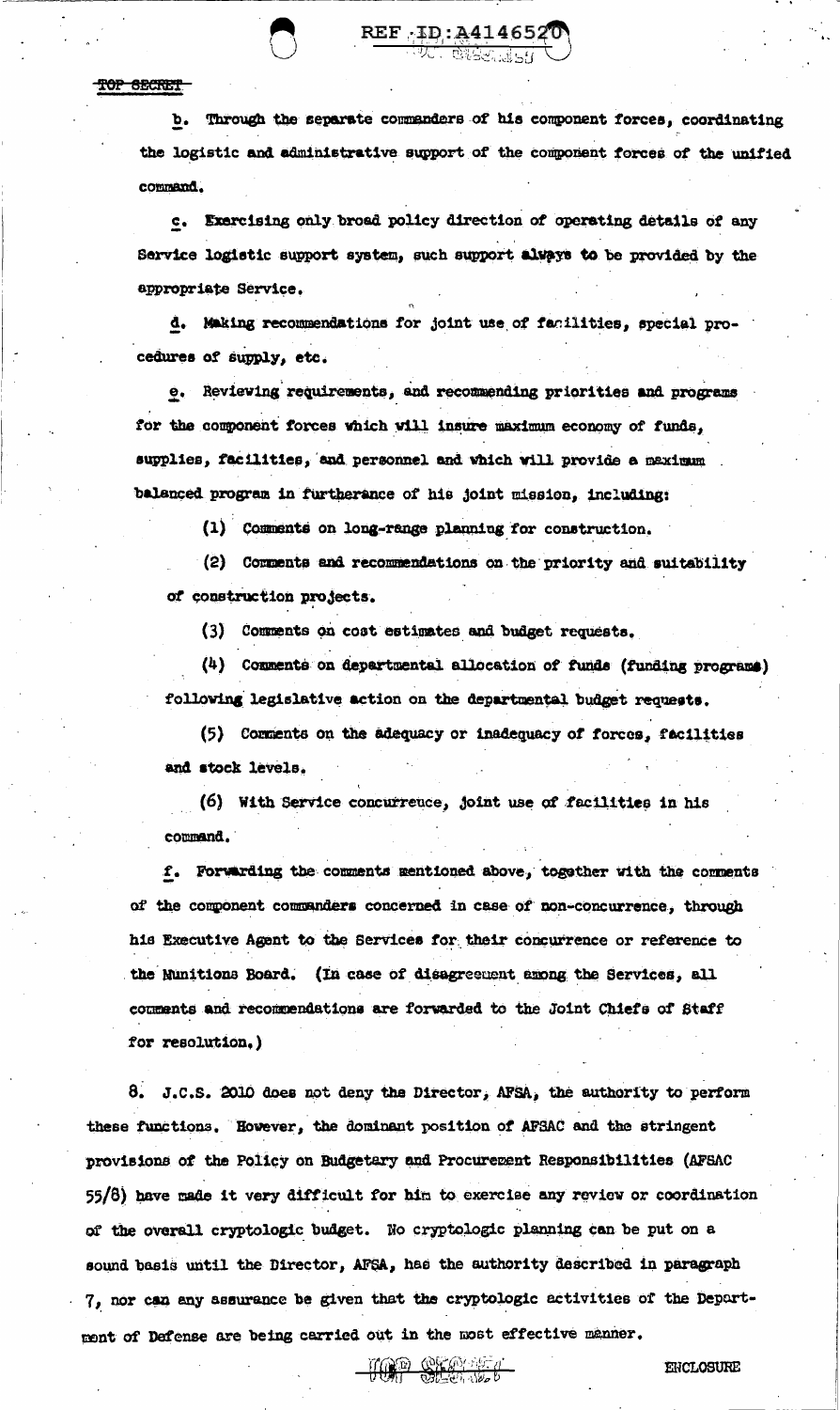

### TABULAR COMPAIRSON OF A UNIFIED COMMAND AND AFSA

OP SECRET

#### QUOTATIONS FROM "UNIFIED COMMAND FLAN" (JCS 1259/27)

#### COMMENTS ON APPLICABILITY TO AFSA

"The Joint Chiefs of Staff have prepared an overall plan for command of U.S. forces outside the continental United States. The objective is to attain a greater degree of unified command than now exists. They have reached agreement on all points."

"4. Each Commander operating directly under the Joint Chiefs of Staff vill:

a. Make plane and preparations for execution of his assigned missions in event of a general emergency, and submit such plans to the Joint Chiefs of Staff for approval.

b. Corrdinate his emergency plans with Commanders, operating directly under the Joint Chiefs of Staff, who, have contiguous field of responsibility and cooperate with them in the accomplishment of their assigned missions.

c. Make: plans and preparations as practicable for the evacuation of U.S. Nationals in case of emergency from areas within or adjacent to his scope of command responsibilities to be implemented as directed by the Joint Chiefs of Staff."

"5. Unified command in each command will be established in accordance, sofar as practicable, with Chapter 2. paragraph 12, of Joint Action of the Army and Navy, component forces consisting of Army, Navy and Air Force.

Forces assigned to a command will normally consist of two or more components and each will be commanded directly by an officer of that component.

Not applicable to AFSA Headquarters, but only to overseas intercept under AFSA control.

Not mentioned in AFSA papers; however, JCS 2010 charges DIRAFSA with formulating "plans, policies, and doctrines," including mobilization plans, JCS 2010/6 charges AFSAC with determining "policies, operating plans and doctrines."

Not mentioned specifically, but JCS 2010/6 divides responsibility between AFSAC and DIRAFSA for general conridention.

Not applicable.

Not true in AFSA Headquarters, but true in intercept stations.

JCS 2010 and JCS 2010/10 assign certain facilities and personnel to AFSA for complete control (except military administration of military personnel). Civilian personnal are permanently assigned; military personnel, for 30 months, normally. JCS 2010/6 provides a Deputy Director from each Service, and establishes the principle that COMINT operations at AFSA on material of primary interest to a Service will be carried out under personnel of that Service, if practicable. JCS 2010 and JCS 2010/10 also provide for certain fixed intercept installations which would be "provided, manned and administered" by a Service but "operationally directed by AFSA." Service command lines do not maintain in AFSA operations.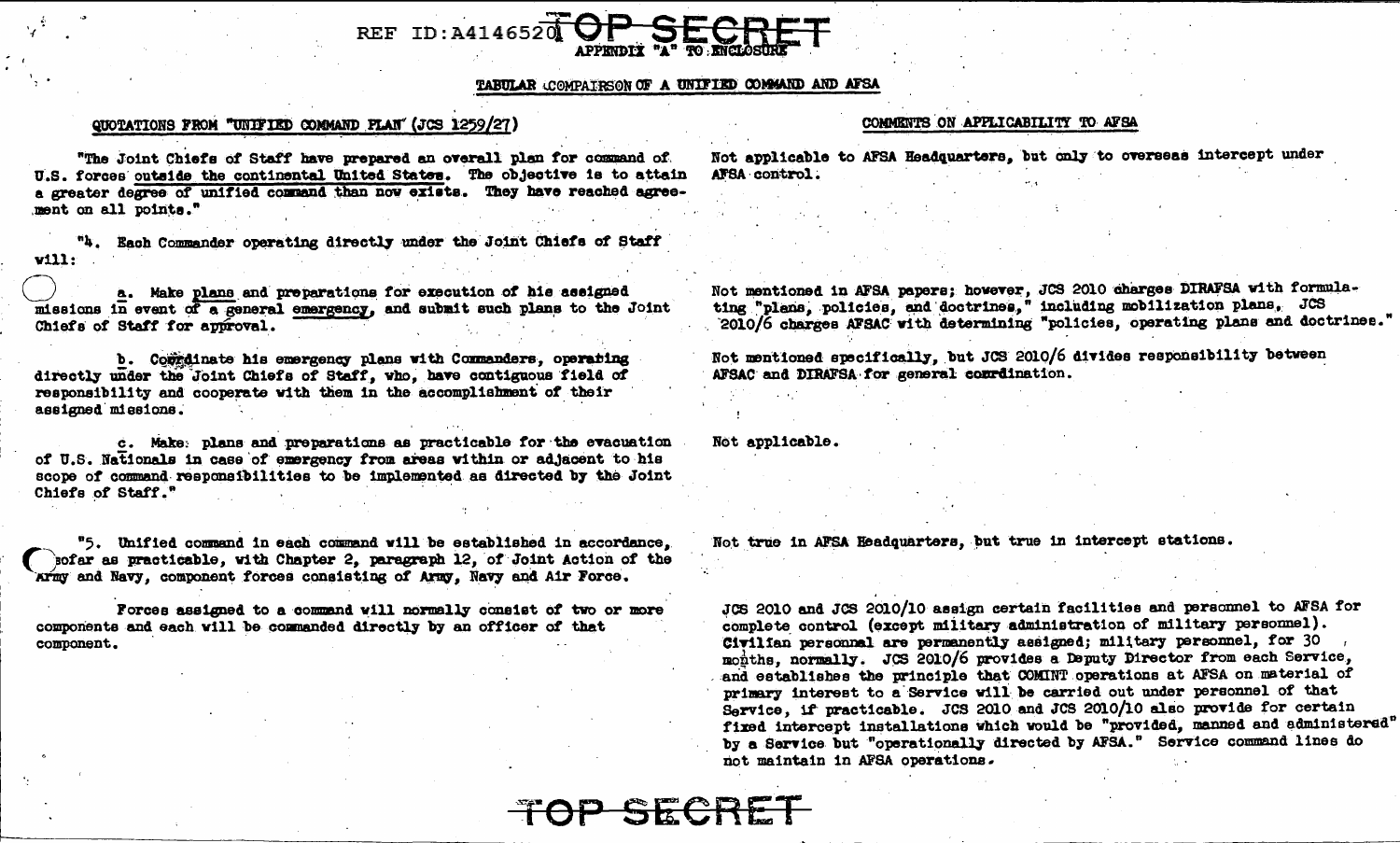Each unified commander will h&FeFa JoDotAddf# GD26 Chopropriate members from the various components of the Services under his command in key positions of responsibility.

Commanders of component forces will communicate directly with appropriate headquarters on matters which are not a responsibility of unified command.

The assignment of forces and the significant changes therein will be as determined by the Joint Chiefs of Staff."

"6. . . . . Missions and tasks of all independent commands will be prescribed by the Joint Chiefs of Staff.

Forces not specifically assigned by the Joint Chiefs of Staff will mein under the operational control of the respective services.

For each command operating under missions prescribed by the Joint Chiefs of Staff, the Chief of Staff, U.S. Army, the Chief of Naval Operations. or the Chief of Staff, U.S. Air Force, as appropriate, will be designated to act as the executive agent for the Joint Chiefs of Staff.

"7. In addition to their operational and strategic responsibilities. commanders of unified commands shall have the responsibility for coordination of the logistic and administrative support of the component forces of their unified command, and the provision of the maximum balanced program for necessary military effectiveness and in furtherance of their missions.

Under wartime conditions and where critical situations make diversion of normal logistic processes necessary the logistic authority and responsibility of United States Commanders under the Joint Chiefs of Staff are expanded to authorize them to utilize all facilities and supplies all forces assigned to their commands as necessary for the accomplishment of their missions under the currently approved war plan being implemented. (Respensibility for logistic support to component forces in these commands remains with the departments responsible for that support.)

Under conditions short of war, scope of the ligistical and administrative responsibilities exercised by the unified commanders will be consistent with the peacetime limitations imposed by legislation, departmental regulations, budgetary considerations, local conditions, and the procedures enumerated hereinafter:

"a. Each unified commander shall prepare and submit budget requests to the appropriate Joint Chiefs of Staff executive agent for the operation and maintenance of his unified headsuarters.

True in AFSA Staff and in AFSA operations.

True in intercept stations, true only of personnel administration (of military personnel) in AFSA Headquarters.

True of AFSA Headquarters, and intercept stations.

True of AFSA.

Mobile intercept, combat processing, crypto-distribution, etc., as omitted from J.C.S. 2010/10.

Not true of AFSA.

True of AFSA Headquarters, but AFSA has no authority to coordinate logistic or administrative support of fixed intercept stations, except for intercept and other specialized equipment.

True of AFSA Headquarters, but probably the opposite is true of intercept facilities.

True of AFSA Headquarters, but not of intercept stations.

True of AFSA Headquarters.



APPENDIX "A" TO ENCLOSURE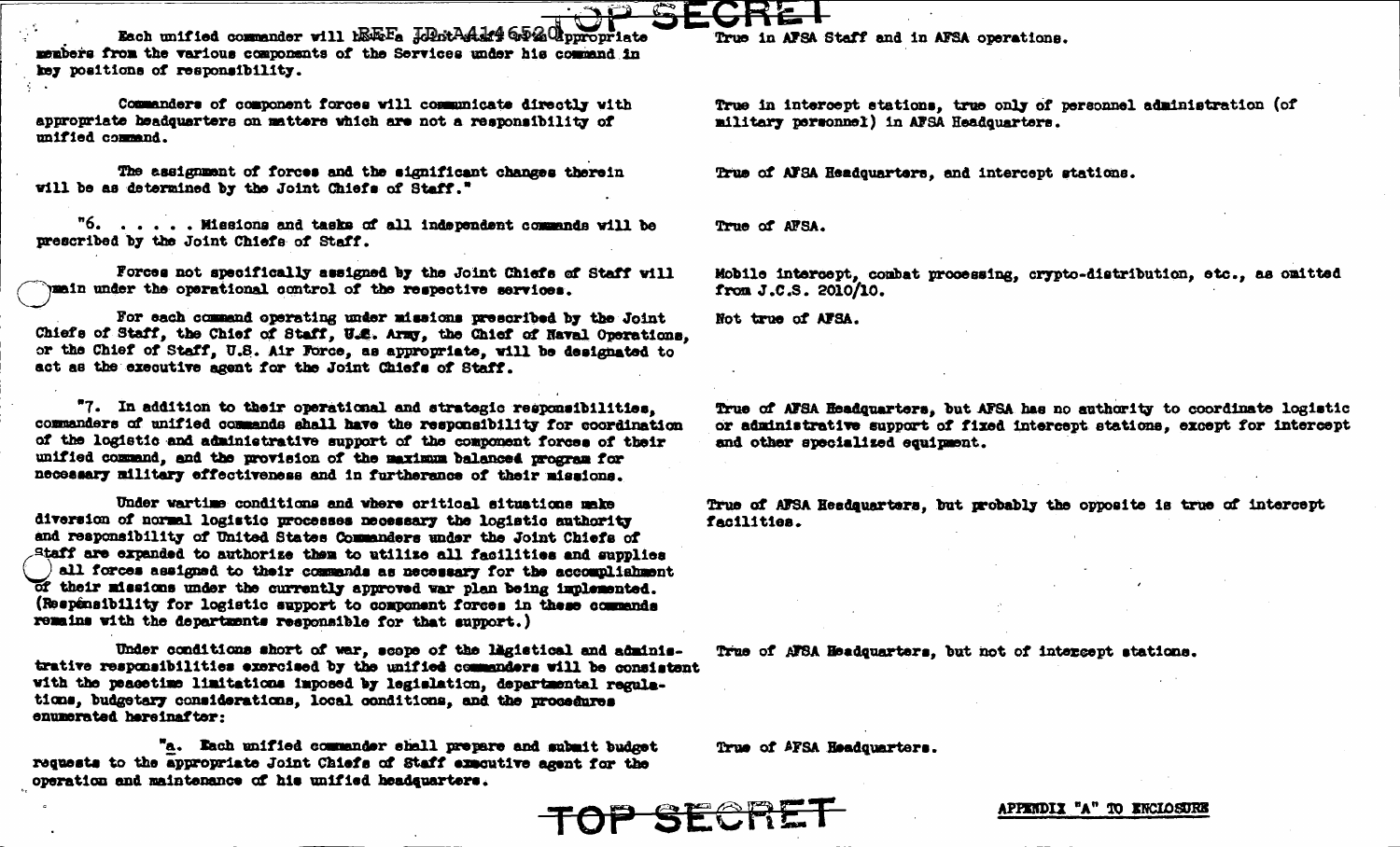

"b. Each unified commander shall exercise coordination of Is logistical and administrative policies and procedures through the separate military commanders of their component forces.

"c. The operating details of any service logistic support system will be retained and exercised by the Commanders of these services in accordance with their departmental instructions and under the broad policy direction of the unified commander.

"d. Unified commanders shall make recommendations (see e below) for joint use of facilities, special procedures of supply, and any other matters they deem will lead to the effecting of economies consistent with military efficiency within their commends.

"e. Unified commanders in their duties of coordination of logistic matters within their commands shall, among other things, review requirements, and recommend priorities and programs which will insure maximum economy of funds, supplies, facilities, and personnel and which will provide a maximum balanced program in furtherance of their joint missions. These shall include as appropriate and, inter alia, comments, recommendations and action in the following particulars:

"(1) Comments on departmental, service, and other longrange planning for construction of facilities and installations in their commands and their consonance with their strategic and operation plans.

"(2) Comment and recommendations on the priority and suitability of major construction projects and their consonance with their missions.

"(3) Comment on cost estimates and budget requests.

"(4) Comment on the departmental allocation of funds (funding programs) to his unified command following legislative action on the departmental budget requests.

"(5) Comment on the adequacy or inadequacy of forces, facilities, and stock levels.

"(6) With concurrence of services concerned joint use of facilities within their commands where military effectiveness, efficiency, and economy will be increased and interior or exterior administration will not be obstructed.

True within limits stated in comment on first sentence of paragraph 7.

True of AFSA Readevarters and fixed stations.

True of AFSA Headquarters. DIRAFSA might make recommendations for stations, but only within limits stated in comment on first sentence of paragraph 7.

True of AFSA Headquarters, but not of intercept facilities, except within limits stated in comment on first sentence of paragraph 7. (However, DIRAFSA has been asked to comment on Service cryptologic Public Works programs; these comments have usually been limited to facilities over which he has operational control).

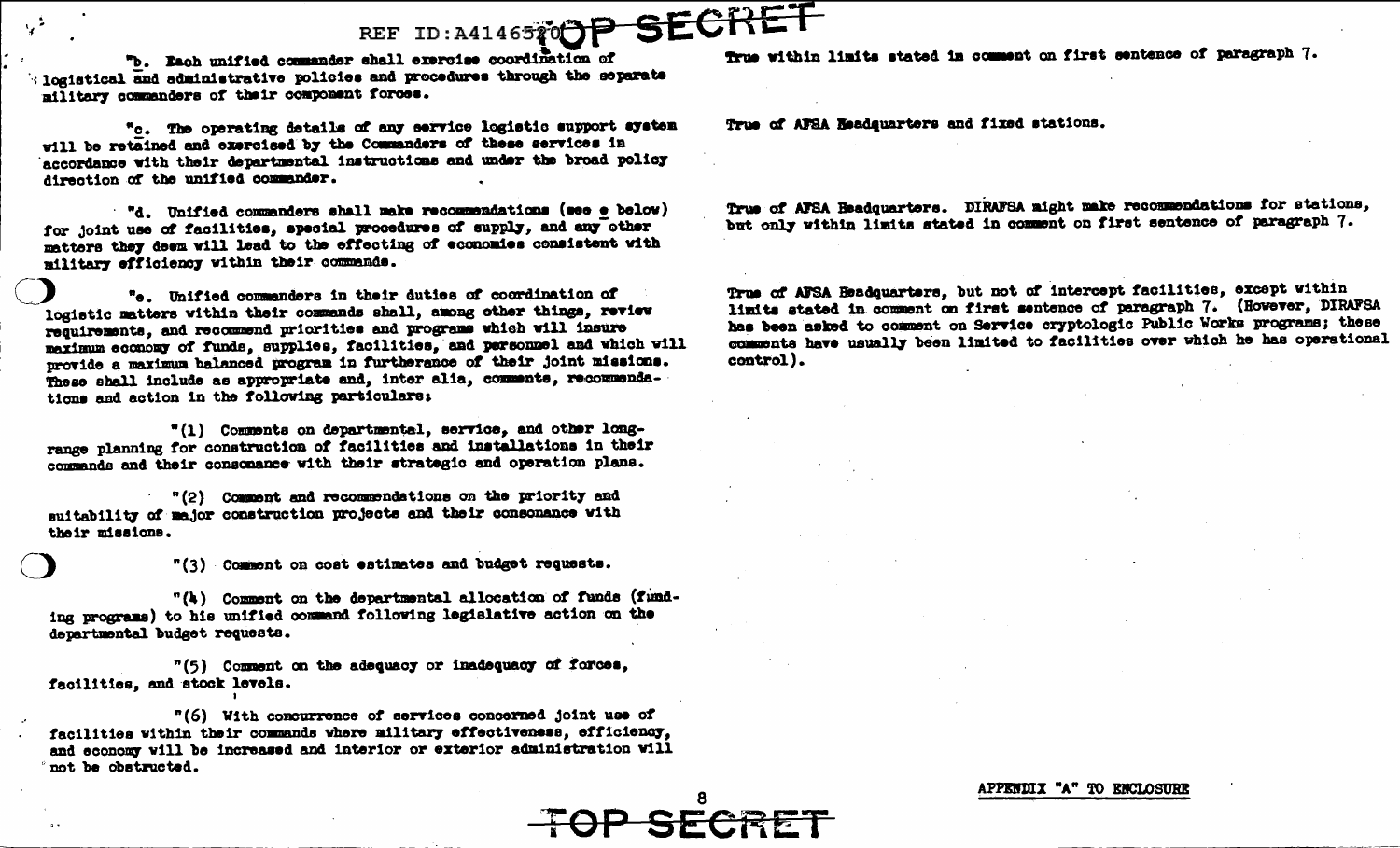### REF ID: A4146520

"f. The comments, reviews and recommendations required of the unified commanders mentioned above, together with the comments of the component commanders concerned in cases of nonconcurrence shall be transmitted through respective executive agents for the Joint Chiefs of Staff to the services for their concurrence, or, where appropriate, for reference to Munitions Board. In case of disagreement among the services, all comments and recommendations shall be forwarded to the Joint Chiefs of Staff for resolution."

"8. In cases where bases, installations, or activities under the operational control of one unified commander are assigned to another wified commander for other purposes, pertinent correspondence should be outed through both unified commanders, in order that each may be informed of conditions affecting their logistical and operational responsibilities."

"9. It is not the intent of the Joint Chiefs of Staff to delineate specific geographic areas of responsibility for the carrying out of missions assigned to the commanders by the Plan.........

APPERDIX "A" TO ENCLOSURE

TOP SECRET

TOP SEC

Not applicable.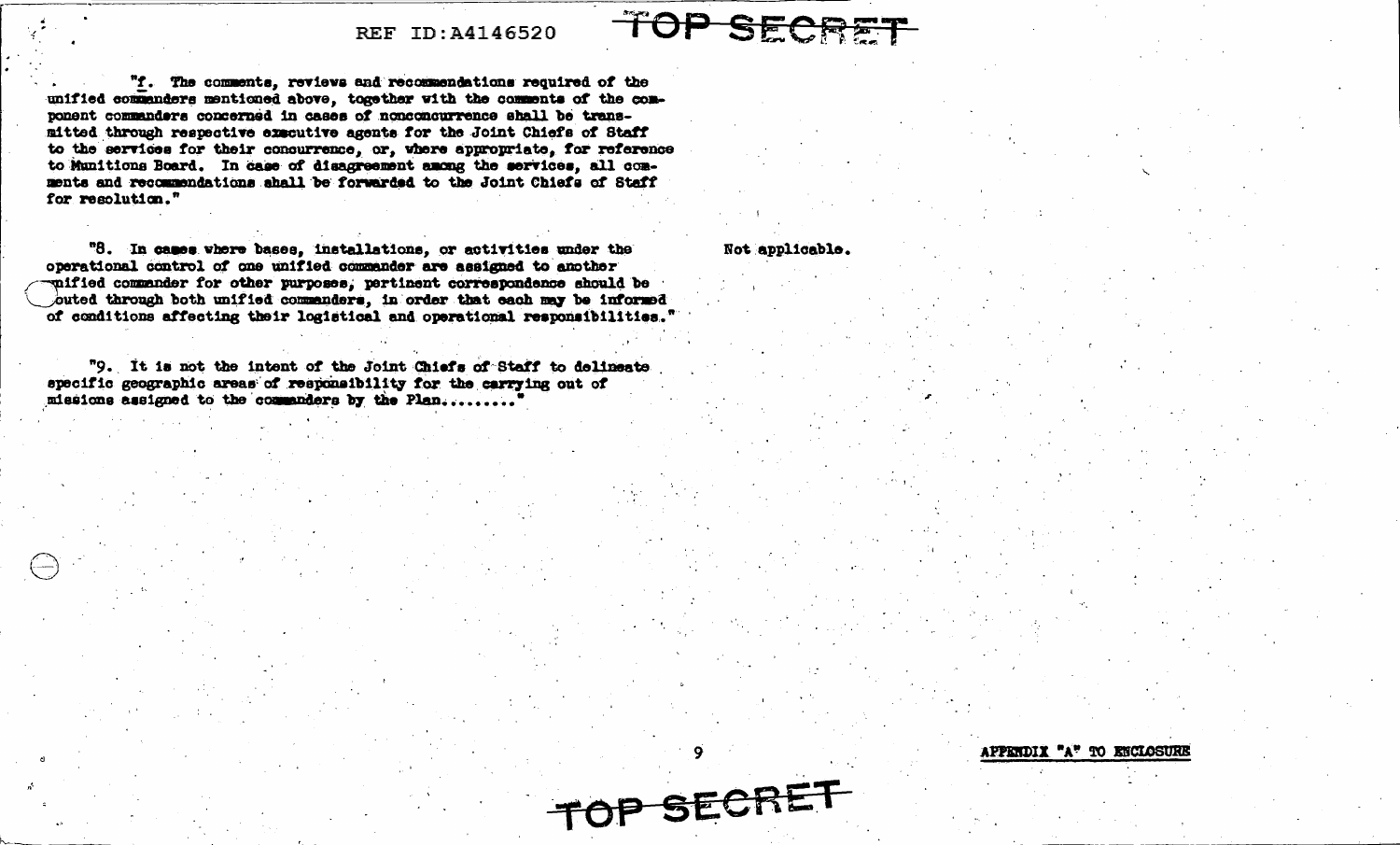# REF ID: A4146520

POSSIBLE EFFECTS OF AN EXECUTIVE ACENT ON AFSA

### **QUOTATIONS FROM "DETINITION OF THE TEEN AND DELINEATION** OF RESPONSIBILITIES OF AN EXECUTIVE AGENT OF THE JOINT CHIEFS OF STAFF! (J.C.S. 1885/6)

"1. An Executive Agent of the Joint Chiefs of Staff is a member of the Joint Chiefs of Staff to whom the Joint Chiefs of Staff have assigned responsibility and delegated authority, which would otherwise be exercised by them collectively, to carry out for them certain of those duties which accrue to them from the National Security Act of 1947 (as amended); from unctions of the Armed Forces and the Joint Chiefs of Staff", approved  $\therefore$ the President on 21 April 1948 (Annex to J.C.S. 1478/23); and from any mubsequent authorizations as may be enacted or directed by competent authority."

"2. An Executive Agent may be designated to act for the Joint Chiefs of Staff in the exercise of their duties in relation to:

"a. A unified command.

Certain operations, and specified commands.

The development of special tactics, techniques, and equipment

The conduct of joint training.

"e. Such additional duties or elements thereof as may be assigned by competent authority in pursuance of Section 211(b) of the National Security Act Amendments of 1949."

"3. Acting for the Joint Chiefs of Staff, an Executive Agent shall:

"a. Implement and comply with the policies and directives of the Joint Chiefs of Staff.

"b. Insure proper coordination with other commands and agencies appropriate.

#### **KITECTS UPON AFSA**

Applicable to AFSA.

Applicable to AFSA.

Might somewhat reduce the independent authority of DIRAFSA.

Might reduce the independent authority of DIRAFSA, but would facilitate some arrangements.